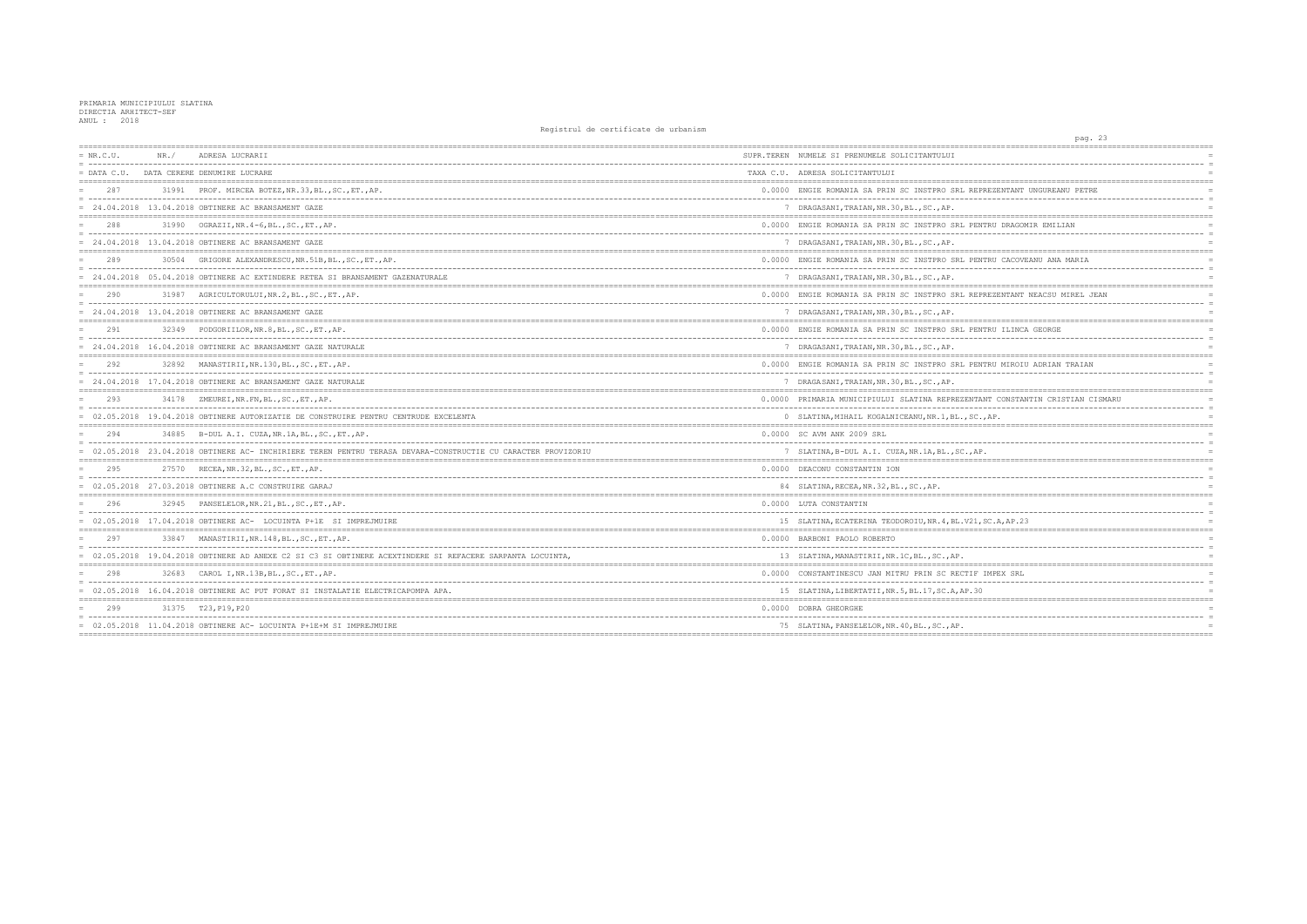| $= NR.C.U.$                                 | NR. / | ADRESA LUCRARII                                                                                                      | SUPR.TEREN NUMELE SI PRENUMELE SOLICITANTULUI       |
|---------------------------------------------|-------|----------------------------------------------------------------------------------------------------------------------|-----------------------------------------------------|
|                                             |       | = DATA C.U. DATA CERERE DENUMIRE LUCRARE                                                                             | TAXA C.U. ADRESA SOLICITANTULUI                     |
| 300                                         |       | 34053 CONSTRUCTORULUI, NR. 3, BL., SC., ET., AP.                                                                     | 0.0000 SC AGROVIL SRL REPREZENTANT DINA ILINCA      |
|                                             |       | $= 02.05.2018$ 19.04.2018 OBTINERE AC SPATIU PRODUCTIE                                                               | 24 SLATINA, CONSTRUCTORULUI, NR.3, BL., SC., AP.    |
| 301                                         |       | 31257 PROF. MARIN S ANDREIAN, NR.37, BL., SC., ET., AP.                                                              | 0.0000 PAUNESCU DAN SI PAUNESCU ROXANA CRISTINA     |
|                                             |       | = 02.05.2018 11.04.2018 OBTINERE AC LOCUINTA, ANEXA SI IMPREJMUIRE                                                   | 15 SLATINA, ARCULUI, NR.19, BL.2BTCI, SC.B, AP.10   |
| 302                                         |       | 33892 PITESTI, NR. 110K, BL., SC., ET., AP.                                                                          | 0.0000 ENGIE ROMANIA SA PRIN SC INSTPRO SRL PENTR   |
|                                             |       | = 02.05.2018 19.04.2018 OBTINERE AC BRANSAMENT GAZE NATURALE                                                         | 7 DRAGASANI, TRAIAN, NR. 30, BL., SC., AP.          |
| 303                                         |       | 31994 CUZA VODA, NR. 32B, BL., SC., ET., AP.                                                                         | 0.0000 ENGIE ROMANIA SA PRIN SC INSTPRO SRL PENTR   |
|                                             |       | = 02.05.2018 13.04.2018 OBTINERE AC BRANSAMENT GAZE NATURALE                                                         | 7 DRAGASANI, TRAIAN, NR. 30, BL., SC., AP.          |
| 304                                         |       | 33888 LILIACULUI, NR.2, BL., SC., ET., AP.                                                                           | 0.0000 ENGIE ROMANIA SA PRIN SC INSTPRO SRL PENTR   |
|                                             |       | = 02.05.2018 19.04.2018 OBTINERE AC- EXTINDERE RETEA SI BRANSAMENT GAZENATURALE PRESIUNE REDUSA                      | 7 DRAGASANI, TRAIAN, NR. 30, BL., SC., AP.          |
| 305                                         |       | 33641 TUDOR VLADIMIRESCU, NR. 158, BL., SC., ET., AP.                                                                | 0.0000 HIDROELECTRICA SA SUCURSALA HIDROCENTRALE    |
| $= 02.05.2018 18.04.2018 $ DEZLIPIRE        |       |                                                                                                                      | 38 RM. VALCEA, DECEBAL, NR. 11, BL., SC., AP.       |
| 306                                         | 30555 | AGRICULTORULUI, NR. 19A-21, BL., SC., ET., AP.                                                                       | 0.0000 OLTEANU COSTINEL SI OLTEANU LUCRETIA         |
|                                             |       | = 02.05.2018 05.04.2018 OBTINERE AC LOCUINTA SI IMPREJMUIRE                                                          | 10 SLATINA, VIOLETEI, NR. 4, BL. 2A, SC. A, AP. 67  |
| 307                                         |       | 33865 TUNARI, NR. 67, BL., SC., ET., AP.                                                                             | 0.0000 CIORAN RAMONA ANGELA                         |
| $= 02.05.2018 19.04.2018 \text{ DEZLIPIRE}$ |       |                                                                                                                      | 15 PITESTI, CALEA BUCURESTI, NR.15, BL.21, SC.C.A   |
| 308                                         |       | 33859 TUNARI, NR. 67, BL., SC., ET., AP.                                                                             | 0.0000 RADU LAURENTIU                               |
| $= 02.05.2018 19.04.2018 \text{ DEZLIPIRE}$ |       |                                                                                                                      | 20 PITESTI, ARGEDAVA, NR. 2, BL. 2, SC. D, AP. 9    |
| 309                                         |       | $31825$ T43/2, P1/1; 1/2; 1/4; 2; 2/1                                                                                | 0.0000 SC PIRELLI TYRES SRL REPREZENTANT NEAGU CF   |
| $= 02.05.2018 12.04.2018 ALIPIRE$           |       |                                                                                                                      | 648 SLATINA, DRAGANESTI, NR. 35, BL., SC., AP.      |
| 310                                         |       | 33440 CONSTRUCTORULUI, NR.3E, BL., SC., ET., AP.                                                                     | 0.0000 SC MA 3R COLECT SRL REPREZENTANT MANOLACH    |
|                                             |       | = 02.05.2018 18.04.2018 OBTINERE AC HALA CU INSTALATIE DEVALORIFICARE/TRATARE DESEURI FARA REACTIE CHIMICA           | 49 SLATINA, CONSTRUCTORULUI, NR. 3E, BL., SC., AP.  |
| 311                                         | 33893 | CORNISEI, NR.18, BL., SC., ET., AP.                                                                                  | 0.0000 SC OMV PETROM MARKETING SRL                  |
|                                             |       | = 02.05.2018 19.04.2018 OBTINERE AUTORIZATIE DE CONSTRUIRE PENTRU MONTAREREZERVA DE APA CU CABINA TEHNICA EXTERNA IN | 31 BUCURESTI, CORALILOR, NR. 22, BL., SC., AP.      |
| 312                                         |       | 34863 OITUZ, NR. 69, BL., SC., ET., AP.                                                                              | 0.0000 SERPOU ALIN IONUT                            |
| = 03.05.2018 23.04.2018 ALIPIRE             |       |                                                                                                                      | 15 SLATINA, ALEEA INDEPENDENTEI, NR. 10, BL. M2, SC |
|                                             |       |                                                                                                                      |                                                     |

| pag. 24                                               |
|-------------------------------------------------------|
|                                                       |
| $=$<br>--------<br><br>$=$                            |
| $=$                                                   |
|                                                       |
| $=$                                                   |
| $=$                                                   |
| $=$                                                   |
| Ţ<br>$=$                                              |
| ------<br>$--- =$                                     |
| $\overline{0}$<br>$=$                                 |
| $= - -$                                               |
| VTRU SC NATURAL SRL<br>$=$<br>$\equiv$                |
| $=$                                                   |
|                                                       |
| VTRU CHEROIU IFRIM DANIELA<br>$=$                     |
| . <u>.</u> .<br><br>$\equiv$                          |
| $=$                                                   |
| NTRU ILKO RESIDENCE SRL<br>$=$                        |
| $\equiv$                                              |
| $=$                                                   |
|                                                       |
| LE RM. VALCEA<br>$=$<br>-----------------<br>$\equiv$ |
|                                                       |
|                                                       |
| $=$                                                   |
| $=$                                                   |
| $=$                                                   |
| $=$                                                   |
| $=$                                                   |
| C, AP.1<br>$=$                                        |
|                                                       |
| $=$<br>$\equiv$                                       |
| $=$                                                   |
|                                                       |
| CRISTIAN<br>$=$                                       |
| $\equiv$                                              |
| $\equiv$                                              |
| <b>ACHE ANDREI</b><br>$=$                             |
| $\equiv$<br>Ξ,                                        |
| ?.<br>$=$                                             |
|                                                       |
| $=$<br>------ =                                       |
| $=$                                                   |
|                                                       |
| $=$                                                   |
| $=$                                                   |
| SC.A, AP.14<br>$=$                                    |
| ============<br>=======                               |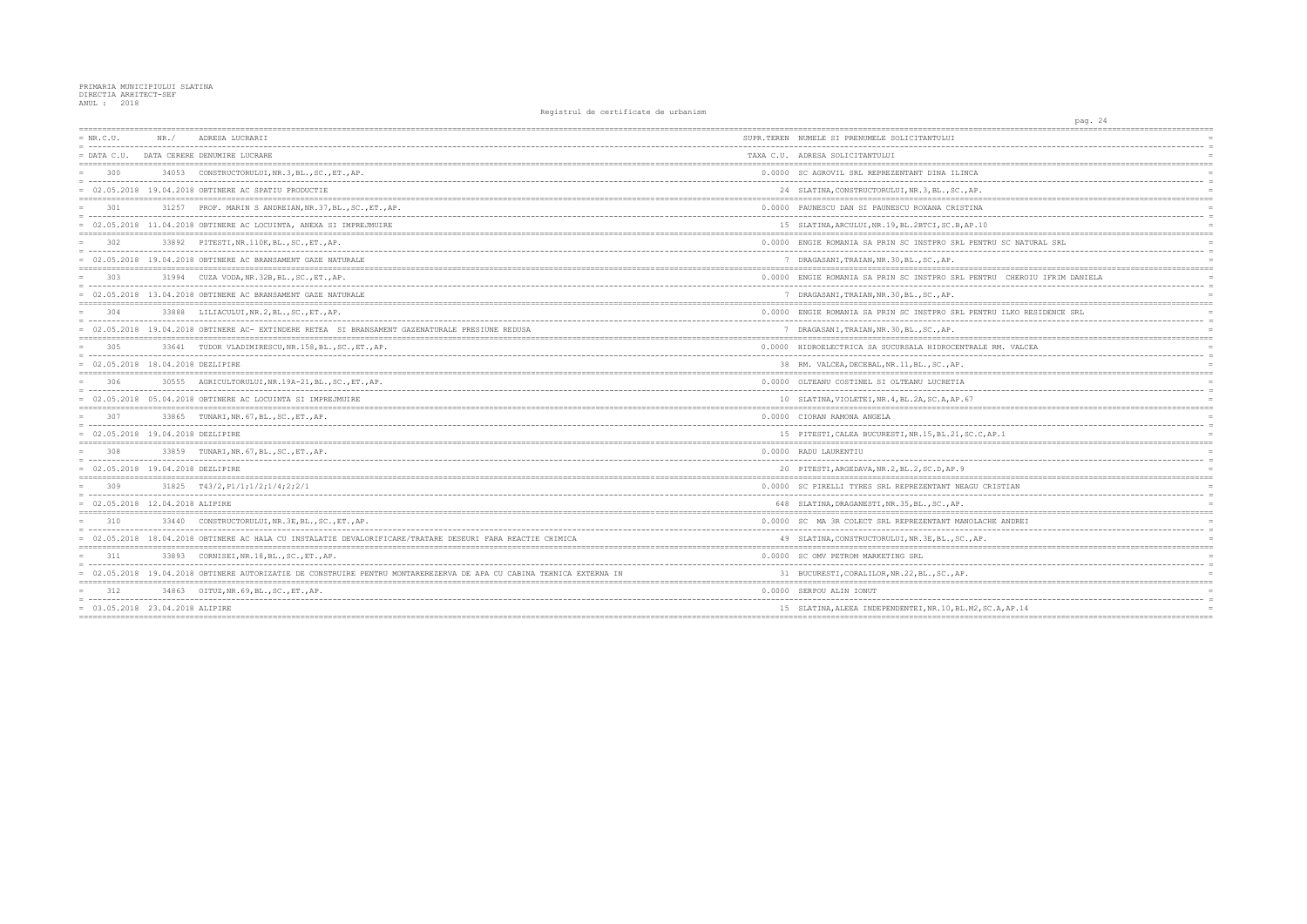| $= NR.C.U.$                         | NR. / | ADRESA LUCRARII                                                                                                     | SUPR.TEREN NUMELE SI PRENUMELE SOLICITANTULUI          |
|-------------------------------------|-------|---------------------------------------------------------------------------------------------------------------------|--------------------------------------------------------|
| $=$ DATA C.U.                       |       | DATA CERERE DENUMIRE LUCRARE                                                                                        | TAXA C.U. ADRESA SOLICITANTULUI                        |
| 313                                 |       | 35158 MANASTIRII, NR.F.N., BL., SC., ET., AP.                                                                       | 0.0000 PRICOLICIU DENISA                               |
|                                     |       | = 03.05.2018 24.04.2018 ALIPIRE TERENURI                                                                            | 10 SLATINA, PLEVNEI, NR. 9B, BL., SC., AP.             |
| 314                                 |       | 35156 MANASTIRII, NR.F.N., BL., SC., ET., AP.                                                                       | 0.0000 PRICOLICIU DENISA                               |
|                                     |       | = 03.05.2018 24.04.2018 ALIPIRE TERENURI                                                                            | 15 SLATINA, PLEVNEI, NR. 9B, BL., SC., AP.             |
| 315                                 |       | 35066 DOROBANTI, NR.15, BL., SC., ET., AP.                                                                          | 0.0000 SC PRIMA PIATA 2000 SA                          |
|                                     |       | = 03.05.2018 23.04.2018 OBTINERE AUTORIZATIE DE CONSTRUIRE PENTRUAMENAJARE MAGAZIN COMERCIAL "PROFI" IN CLADIRE     | 13 SLATINA, ALEEA MACULUI, NR.2, BL., SC., AP.         |
| 316                                 |       | 36190 VARIANTA OITUZ, NR. 21-23, BL., SC., ET., AP.                                                                 | 0.0000 SC HARLEM TEXTPROD SRL REPREZENTANT XOMPER      |
| $= 03.05.2018 26.04.2018$ INFORMARE |       |                                                                                                                     | 130 SLATINA, OITUZ, NR. FN, BL., SC., AP.              |
| 317                                 |       | 34583 ALICE BOTEZ, NR.18 B, BL., SC., ET., AP.                                                                      | 0.0000 POLCH MARIUS CATALIN                            |
| $= 04.05.2018 20.04.2018$ INFORMARE |       |                                                                                                                     | 15 SLATINA, DINU LIPATTI, NR. 4, BL., SC. A, AP. 16    |
| 318                                 |       | 35147 NORDULUI, NR. 28, BL., SC., ET., AP.                                                                          | 0.0000 GEANA FLOREA                                    |
| $= 04.05.2018 24.04.2018$ INFORMARE |       |                                                                                                                     | 16 SLATINA, NORDULUI, NR.28, BL., SC., AP.             |
| 319                                 |       | 35151 NORDULUI, NR. 28, BL., SC., ET., AP.                                                                          | 0.0000 GEANA FLOREA                                    |
| $= 04.05.2018 24.04.2018$ INFORMARE |       |                                                                                                                     | 15 SLATINA, NORDULUI, NR. 28, BL., SC., AP.            |
| 320                                 |       | 35216 MESTEACANULUI, NR.37-39, BL., SC., ET., AP.                                                                   | 0.0000 LISCA CLAUDIU ALEXANDRU                         |
|                                     |       | = 04.05.2018 24.04.2018 OBTINERE AUTORIZATIE DE CONSTRUIRE PENTRUIMPREJMUIRE TEREN                                  | 13 SLATINA, EUGEN IONESCU, NR. 3, BL. 3ABC, SC. A, AP  |
| 321                                 |       | 35217 MESTEACANULUI, NR.37-39, BL., SC., ET., AP.                                                                   | 0.0000 CIUTA GIGI MIREL                                |
|                                     |       | = 04.05.2018 24.04.2018 OBTINERE AUTORIZATIE DE CONSTRUIRE PENTRUIMPREJMUIRE TEREN                                  | 13 SLATINA, PRELUNGIREA TUNARI, NR. 20, BL. S25, SC    |
| 322                                 |       | 34562 CONSTRUCTORULUI, NR.3, BL., SC., ET., AP.                                                                     | 0.0000 SC ALU PARTNER GRUP SRL                         |
|                                     |       | = 04.05.2018 20.04.2018 OBTINERE AUTORIZATIE DE CONSTRUIRE PENTRU HALAPRODUCTIE (TURNATORIE ALUMINIU) + IMPREJMUIRE | 32 PRISEACA, LALELELOR, NR. 271, BL., SC., AP.         |
| 323                                 |       | 35195 MESTEACANULUI, NR. 37-39, BL., SC., ET., AP.                                                                  | 0.0000 LISCA SEVASTIAN ILIE                            |
|                                     |       | $= 04.05.2018$ 24.04.2018 OBTINERE AC- IMPREJMUIRE                                                                  | 13 SLATINA, ECATERINA TEODOROIU, NR. 26, BL. 26, SC    |
| 324                                 |       | 32398 ACADEMICIAN PETRE S. AURELIAN, NR. 37, BL., SC., ET., AP.                                                     | 0.0000 SC IRVEN COM SRL REPREZENTANT ANUTA ION         |
|                                     |       | = 04.05.2018 16.04.2018 OBTINERE AUTORIZATIE DE CONSTRUIRE PENTRUEXTINDERE HALA DE PRODUCTIE (P+2E), ANEXA MAGAZIE  | 61 SLATINA, ALEEA FLORILOR, NR. 2, BL. H, SC. A, AP. 1 |
| 325                                 |       | 35242 MESTEACANULUI, NR.37-39, BL., SC., ET., AP.                                                                   | 0.0000 CONSTANTIN FLORIN OVIDIU                        |
|                                     |       | = 04.05.2018 24.04.2018 OBTINERE AC- ANEXA GOSPODAREASCA SI IMPREJMUIRE                                             | 13 SLATINA, LIBERTATII, NR. 4, BL. FA15, SC. B, AP. 1  |
|                                     |       |                                                                                                                     |                                                        |

|                                    | pag. | 25                     |  |
|------------------------------------|------|------------------------|--|
| ======                             |      |                        |  |
|                                    | .    |                        |  |
|                                    |      | $=$<br>$=$             |  |
|                                    |      |                        |  |
|                                    |      | $=$                    |  |
|                                    |      | $=$                    |  |
|                                    |      | $=$                    |  |
|                                    |      |                        |  |
|                                    |      | $=$                    |  |
|                                    |      | $=$                    |  |
|                                    |      | $=$                    |  |
| ======                             |      | :==============        |  |
|                                    |      | $=$                    |  |
|                                    |      | $=$                    |  |
| --------------                     |      | $=$<br>$=$ $=$ $=$ $=$ |  |
| PERO GIORGIO                       |      | $=$                    |  |
|                                    |      | $\equiv$               |  |
|                                    |      | $=$                    |  |
|                                    |      | ============           |  |
|                                    |      | $=$                    |  |
| --------                           |      | $=$                    |  |
| 6                                  |      | $\equiv$               |  |
| =========                          |      |                        |  |
|                                    |      | $=$                    |  |
|                                    |      | $=$                    |  |
|                                    |      | $=$                    |  |
|                                    |      |                        |  |
|                                    |      | $=$                    |  |
|                                    |      | $\equiv$<br>$=$        |  |
| ======<br>:======================= |      | ================       |  |
|                                    |      | $=$                    |  |
|                                    |      | $\equiv$               |  |
| AP.7                               |      | $=$                    |  |
| ------                             |      | $= - -$                |  |
|                                    |      | $=$                    |  |
|                                    |      | $=$                    |  |
| , SC.A, AP.                        |      | $=$                    |  |
|                                    |      |                        |  |
|                                    |      | $=$                    |  |
|                                    |      | $=$                    |  |
|                                    |      | $=$                    |  |
|                                    |      | $=$                    |  |
|                                    |      | $=$                    |  |
| , $SC.B, AP.$                      |      | $=$                    |  |
|                                    |      |                        |  |
|                                    |      | $=$                    |  |
|                                    |      | $=$                    |  |
| P.1                                |      | $=$                    |  |
| =============                      |      | :===========           |  |
|                                    |      | $=$                    |  |
|                                    |      | $=$                    |  |
| $\cdot$ 1                          |      | $=$                    |  |
|                                    |      |                        |  |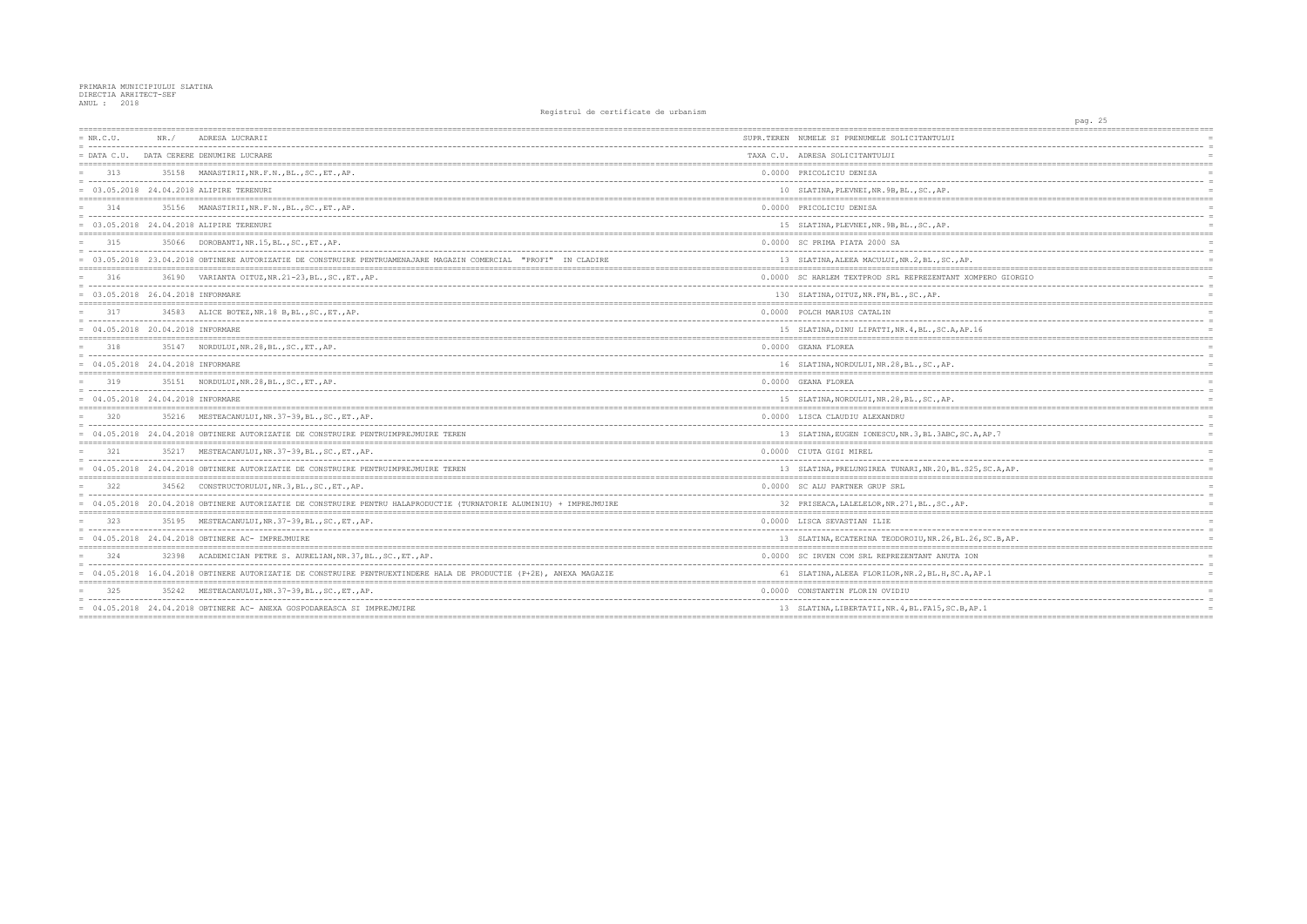| $= NR.C.U.$                          | NR. / | ADRESA LUCRARII                                                                                                   | SUPR.TEREN NUMELE SI PRENUMELE SOLICITANTULUI         |
|--------------------------------------|-------|-------------------------------------------------------------------------------------------------------------------|-------------------------------------------------------|
| $=$ DATA C.U.                        |       | DATA CERERE DENUMIRE LUCRARE                                                                                      | TAXA C.U. ADRESA SOLICITANTULUI                       |
| 326                                  |       | 37439 TUDOR VLADIMIRESCU, NR.150, BL., SC., ET., AP.                                                              | 0.0000 SC ANTARI AB PROD SRL REPREZ. PRIN OCHEN       |
| $= 04.05.2018 03.05.2018 $ DEZLIPIRE |       |                                                                                                                   | 21 SLATINA, TUDOR VLADIMIRESCU, NR. 15, BL., SC.,     |
| 327                                  |       | 37928 BASARABILOR, NR.88, BL., SC., ET., AP.                                                                      | 0.0000 BARANESCU MIRCEA                               |
| = 09.05.2018 04.05.2018 INFORMARE    |       |                                                                                                                   | 15 SLATINA, ARCULUI, NR.10, BL.12A, SC., AP.3         |
| 328                                  |       | 36131 PRUNILOR, NR. 8, BL., SC., ET., AP.                                                                         | 0.0000 SERVICIUL PUBLIC DE GESTIONARE A CAINILOF      |
|                                      |       | = 09.05.2018 26.04.2018 SCHIMBARE INVELITOARE GRAJD, CONSTRUIRE TARCANIMALE (CONSTRUCTIE CU CARACTER PROVIZORIU), | 0 SLATINA, PRUNILOR, NR. 8, BL., SC., AP.             |
| 329                                  |       | 35391 ALEEA SPICULUI, NR. 4C, BL., SC., ET., AP.                                                                  | 0.0000 BIRZIANU GEORGEL                               |
|                                      |       | = 09.05.2018 24.04.2018 OBTINERE AC PUT FORAT SI INSTALATIE ELECTRICAPOMPA APA.                                   | 7 SLATINA, ALEEA ROZELOR, NR. 15, BL. FB23, SC.B,     |
| 330                                  |       | 36314 CAROL 1, NR. 17, BL., SC., ET., AP.                                                                         | 0.0000 NICOLAE ELENA                                  |
|                                      |       | 10.05.2018 26.04.2018 DEZMEMBRARE TEREN                                                                           | 31 SLATINA, TOAMNEI, NR.14, BL.5, SC.B, AP.1          |
| 331                                  |       | 36412 PRIMAVERII, NR. 18C, BL., SC., ET., AP.                                                                     | 0.0000 SC .DECK COMPUTER. SRL REP . BADITA CONST      |
|                                      |       | = 10.05.2018 26.04.2018 OBTINERE AC EXTINDERE ETAJULUI III SI AMENAJAREIMOBIL S+P+3E                              | 15 SLATINA, B-DUL A.I.CUZA, NR.13, BL.CAM2, SC.A      |
| 332                                  |       | 36413 PRIMAVERII, NR. 18C, BL., SC., ET., AP.                                                                     | 0.0000 SC.DECK COMPUTER SRL REP . BADITA CONSTAN      |
|                                      |       | = 10.05.2018 26.04.2018 OBTINERE AC CONSTRUIRE SPATIU COMERCIAL PARTER                                            | 16 SLATINA, B-DUL A.I. CUZA, NR.13, BL.CAM2, SC.      |
| 333                                  |       | 36902 BOIANGIULUI, NR.17, BL., SC., ET., AP.                                                                      | 0.0000 CHELBAN MARIUS                                 |
|                                      |       | 10.05.2018 02.05.2018 OBTINERE AC LOCUINTA SI IMPREJMUIRE                                                         | 10 SLATINA, CUZA VODA, NR. 12A, BL. G2, SC. 1, AP. 55 |
| 334                                  |       | 36411 B-DUL A.I. CUZA, NR.34, BL.V29, SC.A, ET., AP.                                                              | 0.0000 SC AMICII JHON&DON FAST SRL REPREZ. PRIN       |
|                                      |       | $= 10.05.2018$ 26.04.2018 AMPLASARE TERASA SEZONIERA                                                              | 15 SLATINA, CORNISEI, NR. 16, BL. GA10, SC. A, AP. 27 |
| 335                                  |       | 33995 POENII, NR. 25H, BL., SC., ET., AP.                                                                         | 0.0000 BALTOI OCTAVIAN                                |
|                                      |       | $= 10.05.2018$ 19.04.2018 PARCELARE SI DEZMEMBRARE TEREN                                                          | 39 SLATINA, ARCULUI, NR.29, BL., SC., AP.             |
| 336                                  |       | 36562 POPA SAPCA, NR. 5, BL., SC., ET., AP.                                                                       | 0.0000 SC IGEA HOLDING SRL REPREZENTANT VASILE O      |
|                                      |       | = 10.05.2018 27.04.2018 OBTINERE AC PENSIUNE TURISTICA P+E+M, AMENAJARIEXTERIOARE, IMPREJMUIRE, BRANSAMENTE       | 13 SLATINA, POPA SAPCA, NR. 5, BL., SC., AP.          |
| 337                                  |       | 35855 ALICE BOTEZ, NR. 18B, BL., SC., ET., AP.                                                                    | 0.0000 POLCH MARIUS CATALIN WILHELM SI POLCH MAF      |
|                                      |       | = 10.05.2018 25.04.2018 OBTINERE AC LOCUINTA SI IMPREJMUIRE                                                       | 15 SLATINA, DINU LIPATTI, NR. 4, BL. 6, SC. A, AP. 16 |
| 338                                  |       | 38388 MILCOV, NR. 1, BL., SC., ET., AP.                                                                           | 0.0000 SC ALRO SA REPREZENTANT DOBRA GHEORGHE         |
|                                      |       | = 10.05.2018 07.05.2018 PROIECT TEHNOLOGIC INOVATIV PENTRU CRESTEREAINVESTITIILOR PRIVATE IN CDI, PRIN STIMULAREA | 22 SLATINA, PITESTI, NR. 116, BL., SC., AP.           |
|                                      |       |                                                                                                                   |                                                       |

| 26<br>pag.                                              |
|---------------------------------------------------------|
| $=$                                                     |
| $=$                                                     |
| $=$                                                     |
|                                                         |
| ENATUL ALEXANDRU BOGDAN<br>$=$<br>$=$                   |
| ., AP.                                                  |
|                                                         |
| $=$                                                     |
| $=$                                                     |
| $=$                                                     |
| OR FARA STAPAN REPREZ. PRIN APOSTOLICEANU BOGDAN<br>$=$ |
| $=$                                                     |
| $=$                                                     |
|                                                         |
| $=$                                                     |
| $B$ , $AP.4$<br>$=$                                     |
| ------------                                            |
| $=$<br>$=$                                              |
| $=$                                                     |
|                                                         |
| STANTIN<br>$=$                                          |
| ------<br>$=$<br>$=$                                    |
| .A, AP.5                                                |
| ANTIN<br>$=$                                            |
| -------<br>$=$                                          |
| C.A, AP.5<br>$=$<br>----------<br>$=$                   |
| $=$                                                     |
| $=$                                                     |
| 55<br>$=$                                               |
|                                                         |
| N MARIN FLORIN<br>$\equiv$                              |
| 27<br>$=$                                               |
|                                                         |
| $=$                                                     |
| $=$<br>$=$                                              |
| =================<br>$=$                                |
| CRISTINA<br>$=$                                         |
| $=$                                                     |
|                                                         |
| ARIA<br>$=$                                             |
| $=$                                                     |
| 16<br>$=$                                               |
| $=$                                                     |
| . <u>.</u> .<br>$=$                                     |
| $=$                                                     |
|                                                         |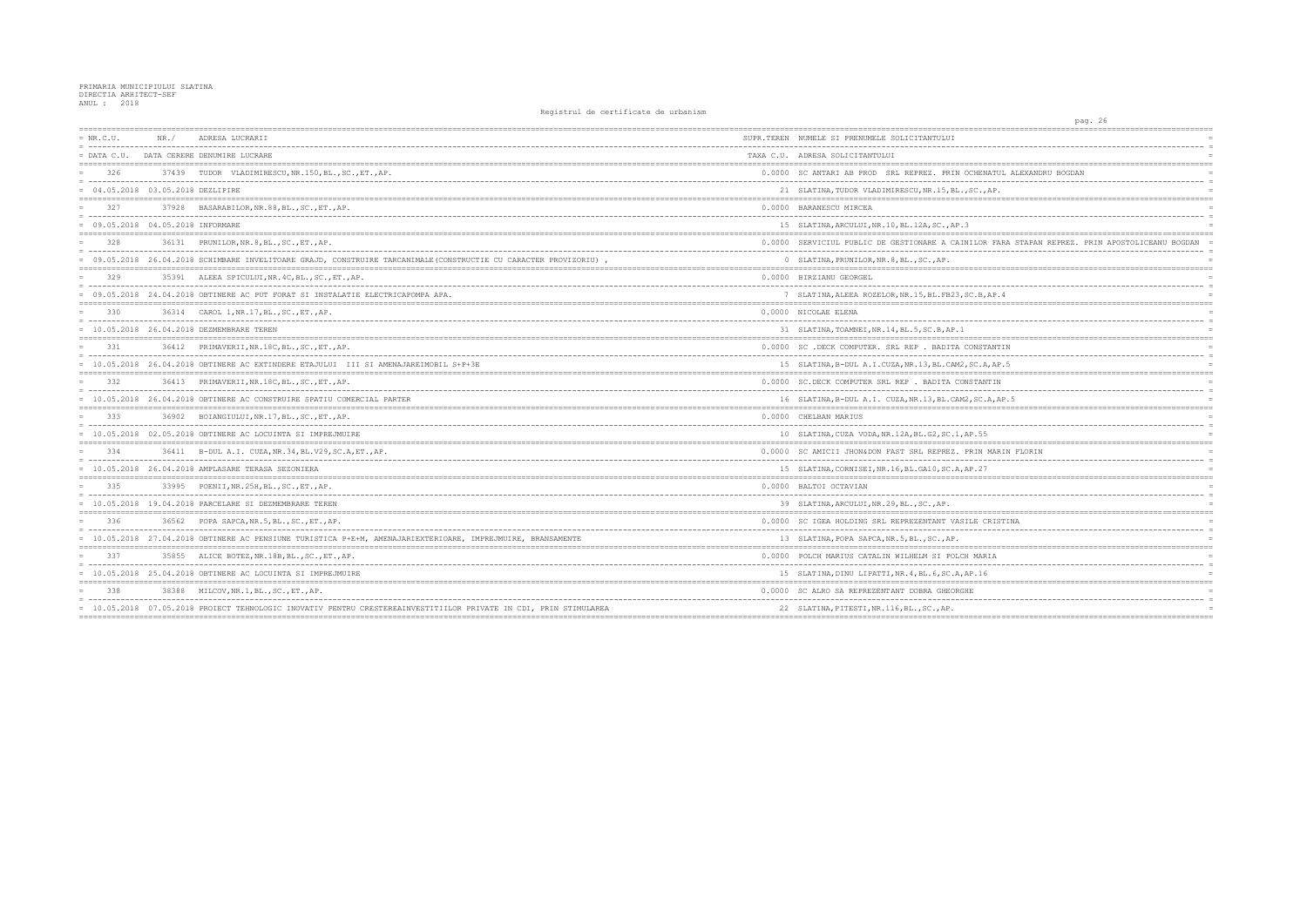| $= NR.C.U.$                         | NR. / | ADRESA LUCRARII                                                                                                        | SUPR.TEREN NUMELE SI PRENUMELE SOLICITANTULUI       |
|-------------------------------------|-------|------------------------------------------------------------------------------------------------------------------------|-----------------------------------------------------|
|                                     |       | = DATA C.U. DATA CERERE DENUMIRE LUCRARE                                                                               | TAXA C.U. ADRESA SOLICITANTULUI                     |
| 339                                 |       | 35885 MIHAI EMINESCU, NR. 19, BL., SC., ET., AP.                                                                       | 0.0000 INSPECTORATUL DE POLITIE AL JUDETULUI OLT    |
| = 10.05.2018 25.04.2018 INFORMARE   |       |                                                                                                                        | 0 SLATINA, MIHAI EMINESCU, NR. 21, BL., SC., AP.    |
| 340                                 |       | 35651 DRAGANESTI, NR. 35, BL., SC., ET., AP.                                                                           | 0.0000 SC PIRELLI TYRES ROMANIA SRL REPREZENTANT    |
|                                     |       | = 10.05.2018 25.04.2018 OBTINERE AC REALIZAREA INFRASTRUCTURII RUTIEREPENTRU DRUMURILE INTERIOARE, NECESARE EXTINDERII | 3931 SLATINA, DRAGANESTI, NR. 35, BL., SC., AP.     |
| 341                                 |       | 37068 CRISAN, NR. 5, BL., SC., ET., AP.                                                                                | 0.0000 SPITALUL JUDETEAN DE URGENTA REPREZENTANT    |
|                                     |       | = 10.05.2018 02.05.2018 OBTINERE AUTORIZATIE DE CONSTRUIRE PENTRUCONSTRUIRE PASARELA LEGATURA PAVILON                  | 0 SLATINA, CRISAN, NR. 5, BL., SC., AP.             |
| 342                                 |       | 37070 CRISAN, NR. 5, BL., SC., ET., AP.                                                                                | 0.0000 SPITALUL JUDETEAN DE URGENTA REPREZENTANT    |
|                                     |       | = 10.05.2018 02.05.2018 OBTINERE AUTORIZATIE DE CONSTRUIRE PENTRUEXTINDERE SI DOTARE BLOC OPERATOR DIN PAVILION        | 0 SLATINA, CRISAN, NR. 5, BL., SC., AP.             |
| 343                                 |       | 38162 PANSELELOR, NR. 27B, C, BL., SC., ET., AP.                                                                       | 0.0000 SC VILCEA MG SRL REPREZENTANT VILCEA MARI    |
| $= 11.05.2018 05.05.2018$ INFORMARE |       |                                                                                                                        | 18 SLATINA, CRISAN, NR. 37, BL., SC., AP.           |
| 344                                 |       | 36904 TOAMNEI, NR.11, BL., SC., ET., AP.                                                                               | 0.0000 CONSILIUL JUDETEAN OLT REPREZENTANT MARIU    |
|                                     |       | = 11.05.2018 02.05.2018 OBTINEREA AUTORIZATIILOR DE SECURITATE LAINCENDIU - CENTRUL DE INGRIJIRE SI ASISTENTA          | 0 SLATINA, B-DUL A. I. CUZA, NR. 14, BL., SC., AF   |
| 345                                 |       | 36490 CENTURA BASARABILOR, NR. 8, BL., SC., ET., AP.                                                                   | 0.0000 CONSILIUL JUDETEAN OLT REPREZENTANT MARIU    |
|                                     |       | = 11.05.2018 27.04.2018 OBTINEREA AUTORIZATIILOR DE SECURITATE LA INCENDIU- CLADIRI ALE FOSTULUI CENTRU DE PLASAMENT   | 0 SLATINA, B-DUL A. I. CUZA, NR. 14, BL., SC., AF   |
| 346                                 |       | 37496 MANASTIRII, NR.114A, BL., SC., ET., AP.                                                                          | 0.0000 RADULESCU MARIN                              |
|                                     |       | = 11.05.2018 03.05.2018 OBTINERE A.C IMPREJMUIRE                                                                       | 13 SLATINA, MANASTIRII, NR. 114A, BL., SC., AP.     |
| 347                                 |       | 38714 REGINA MARIA, NR. 7, BL., SC., ET., AP.                                                                          | 0.0000 COSTACHE ION                                 |
| $= 11.05.2018 08.05.2018$ INFORMARE |       |                                                                                                                        | 26 SLATINA, ALEEA LALELELOR, NR. 3, BL. FA13, SC.   |
| 348                                 |       | 38443 PROF. ALEXE MARIN, NR. 7B, BL., SC., ET., AP.                                                                    | 0.0000 RADULESCU PAUL STEFAN                        |
|                                     |       | = 11.05.2018 07.05.2018 SCHIMBARE DESTINATIE DIN SERVICE AUTO SI BIROURIIN LOCUINTA                                    | 10 SLATINA, EUGEN IONESCU, NR. 6, BL. C1ABC, SC. C, |
| 349                                 |       | 35753 STEJARULUI, NR.32, BL., SC., ET., AP.                                                                            | 0.0000 MIHAI RODICA DANA                            |
|                                     |       | 11.05.2018 25.04.2018 OBTINERE AC LOCUINTA                                                                             | 8 SLATINA, VAILOR, NR. 12, BL. 12, SC. B, AP. 17    |
| 350                                 |       | 37215 ECATERINA TEODOROIU, NR. 3, BL., SC., ET., AP.                                                                   | 0.0000 SC DISTRIBUTIE ENERGIE OLTENIA SA PRIN SO    |
|                                     |       | = 14.05.2018 02.05.2018 BRANSAMENT ELECTRIC TRIFAZAT (CORT MOBIL)                                                      | 7 CRAIOVA, CALEA SEVERINULUI, NR. 97, BL., SC., A   |
| 3.51                                | 38385 | DEALUL VIILOR                                                                                                          | 0.0000 SC PREST SERV INSTAL SRL -REPREZ. PRIN MI    |
|                                     |       | = 14.05.2018 07.05.2018 OBTINERE AC- EXTINDERE RETEA APA POTABILA SICANALIZARE CU BRANSAMENTE AFERENTE LA IMOBILELE    | 8 SLATINA, PRIMAVERII, NR. 13, BL. FA23B, SC. B, AP |
|                                     |       |                                                                                                                        |                                                     |

| pag. 27                                                    |  |
|------------------------------------------------------------|--|
| $=$                                                        |  |
| $=$                                                        |  |
| $\equiv$                                                   |  |
| T REPREZENTANT SIRBU IONEL CRISTIAN<br>$=$                 |  |
| ----- <i>-----</i><br>$=$                                  |  |
|                                                            |  |
| $=$                                                        |  |
| T ADELA GHEORGHE<br>$=$                                    |  |
| $=$                                                        |  |
| $=$                                                        |  |
| I ROTEA CATALIN STEFAN<br>-------------------------<br>$=$ |  |
|                                                            |  |
|                                                            |  |
| I ROTEA CATALIN STEFAN<br>$=$<br>$=$                       |  |
| $=$                                                        |  |
|                                                            |  |
| IΝ<br>$=$<br>$=$                                           |  |
| $=$                                                        |  |
|                                                            |  |
| <b>JS OPRESCU</b><br>$=$<br>$=$                            |  |
| Ρ.                                                         |  |
|                                                            |  |
| JS OPRESCU<br>$=$<br>$=$                                   |  |
| Ρ.<br>$=$                                                  |  |
|                                                            |  |
| $=$                                                        |  |
| $=$                                                        |  |
|                                                            |  |
|                                                            |  |
| $=$<br>.,AP.6<br>$\equiv$                                  |  |
|                                                            |  |
|                                                            |  |
| .<br>$\equiv$<br>AP.6<br>$\equiv$                          |  |
|                                                            |  |
| $=$                                                        |  |
| $\equiv$                                                   |  |
|                                                            |  |
| C RECTIF IMPEX SRL PENTRU RAICRIS MOB SRL<br>$=$           |  |
| ----------------------------------<br>$=$<br>$=$           |  |
| AΡ.                                                        |  |
| ITRACHE ADRIANA PENTRU ZAMFIR FLORINA VIOLETA SI =         |  |
| $=$<br>$=$                                                 |  |
| P.11<br>$= 222$<br>============                            |  |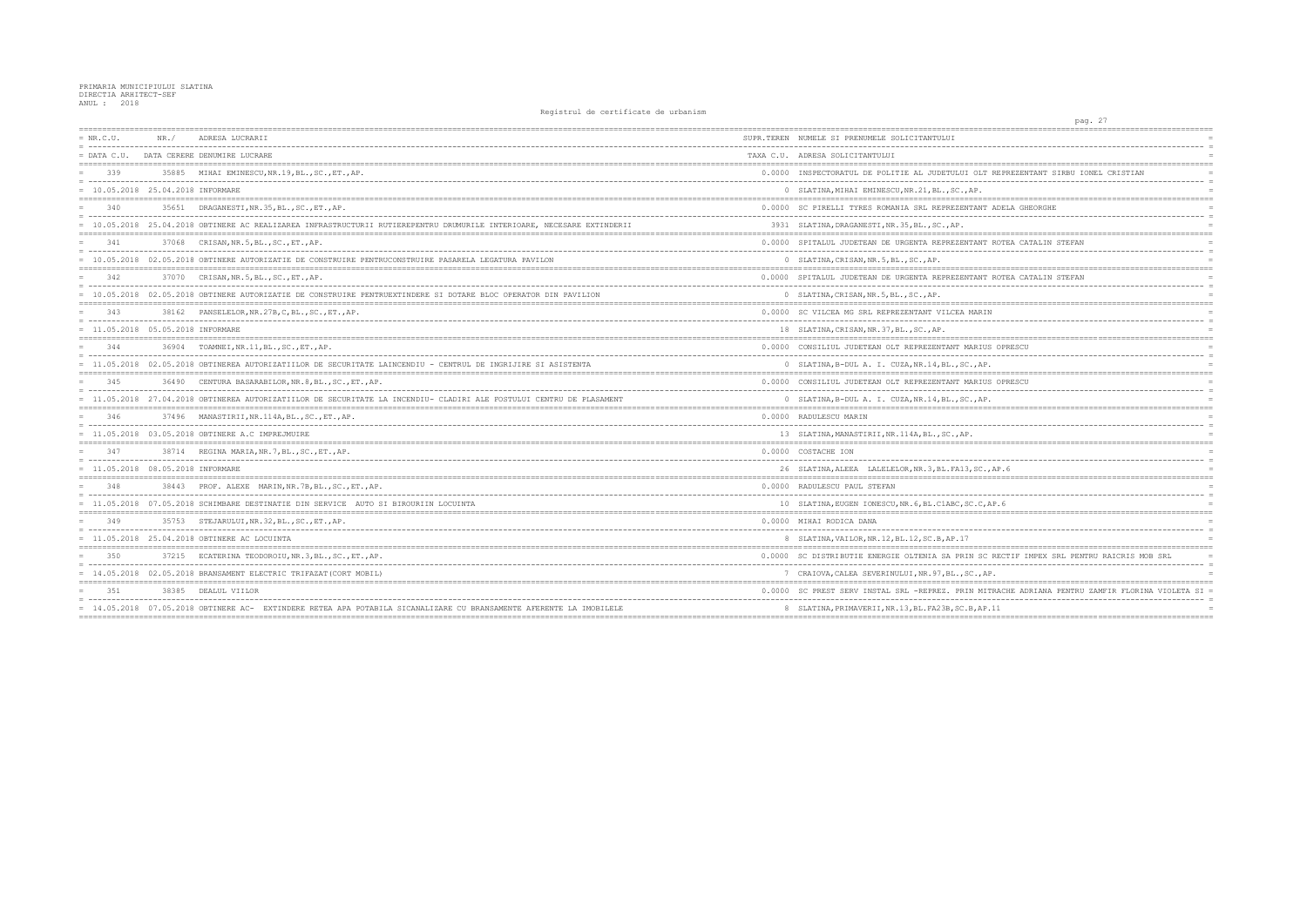| $= NR.C.U.$<br>- ----------- | NR. / | ADRESA LUCRARII                                                                     | SUPR.TEREN NUMELE SI PRENUMELE SOLICITANTULUI          |
|------------------------------|-------|-------------------------------------------------------------------------------------|--------------------------------------------------------|
| $=$ DATA C.U.                |       | DATA CERERE DENUMIRE LUCRARE                                                        | TAXA C.U. ADRESA SOLICITANTULUI                        |
| 352                          |       | 37225 ISLAZULUI, NR. 41, BL., SC., ET., AP.                                         | 0.0000 DUTU ION                                        |
|                              |       | $= 14.05.2018$ 02.05.2018 OBTINERE AC LOCUINTA SI IMPREJMUIRE                       | 25 SLATINA, ISLAZULUI, NR. 41, BL., SC., AP.           |
| 353                          |       | 38983 PROFESOR MIRCEA BOTEZ, NR. 29, BL., SC., ET., AP.                             | 0.0000 IONITA CRISTIAN ALIN                            |
|                              |       | = 14.05.2018 08.05.2018 OBTINERE AC- LOCUINTA P+M, ANEXA LEMN, GRATAR SIFOISOR      | 15 SLATINA, TOAMNEI, NR.5, BL.3, SC.E, AP.6            |
| 354                          |       | 38612 MALUL LIVEZII, NR. 10, BL., SC., ET., AP.                                     | 0.0000 MANOLACHE ECATERINA                             |
|                              |       | = 14.05.2018 07.05.2018 OBTINERE AC IMPREJMUIRE                                     | 10 SLATINA, MALUL LIVEZII, NR.10, BL., SC., AP.        |
| 355                          | 36656 | SALCAMULUI, NR.23C, BL., SC., ET., AP.                                              | 0.0000 MARTIN IULIAN MIRON                             |
|                              |       | = 14.05.2018 27.04.2018 OBTINERE AC LOCUINTA , GARAJ SI IMPREJMUIRE                 | 10 SLATINA, ALEEA LALELELOR, NR. 3, BL. FA13, SC. 7, A |
| 356                          |       | 36410 LIVEZII, NR. FN, BL., SC., ET., AP.                                           | 0.0000 SC CELLADA SRL                                  |
|                              |       | 14.05.2018 26.04.2018 OBTINERE AC IMPREJMUIRE                                       | 15 SLATINA, TOAMNEI, NR. 24C, BL., SC., AP. 11         |
| 357                          |       | 35923 MANASTIRII, NR. 117, BL., SC., ET., AP.                                       | 0.0000 MARINETE MARIOARA                               |
|                              |       | = 14.05.2018 25.04.2018 OBTINERE AC LOCUINTA SI IMPREJMUIRE                         | 15 SLATINA, B-DUL AI CUZA, NR. 3, BL. UNION, SC. B, A! |
| 358                          |       | 32453 ABATORULUI, NR. 37, BL., SC., ET., AP.                                        | 0.0000 MARUNTELU MARIN MIHAIL                          |
|                              |       | = 14.05.2018 16.04.2018 OBTINERE AC- LOCUINTA P+1E                                  | 12 SLATINA, ABATORULUI, NR. 37, BL., SC., AP.          |
| 359                          |       | 29833 CIREASOV, NR. 5, BL., SC., ET., AP.                                           | 0.0000 SC TELEKOM ROMANIA MOBILE COMMUNICATIONS PI     |
|                              |       | = 14.05.2018 03.04.2018 OBTINERE AC STATIE FIXA TELEFONIE MOBILA.                   | 7 BUCURESTI, SPLAIUL INDEPENDENTEI, NR. 3196, BL       |
| 360                          |       | 36457 LILIACULUI, NR.2, BL., SC., ET., AP.                                          | 0.0000 DISTRIB, EN. OLTENIA PRIN SC EXPERT PROIECT     |
|                              |       | = 14.05.2018 27.04.2018 OBTINERE AC ALIMENTARE CU ENERGIE ELECTRICA BLOCDE LOCUINTE | 7 CRAIOVA, CALEA SEVERINULUI, NR. 97, BL., SC., AP     |
| 361                          |       | 36435 AGRICULTORULUI, NR. 57, BL., SC., ET., AP.                                    | 0.0000 SC RECTIF IMPEX SRL PENTRU PITURU IONUT         |
|                              |       | = 14.05.2018 26.04.2018 OBTINERE AC PUT FORAT SI INSTALATIE ELECTRICAPOMPA APA.     | 13 SLATINA, ECATERINA TEODOROIU, NR. 22, BL. 22, SC    |
| 362                          |       | 37083 GRADISTE, NR. 10, BL., SC., ET., AP.                                          | 0.0000 ENGIE ROMANIA SA PRIN SC INSTPRO SRL PENTRI     |
|                              |       | $= 14.05.2018$ 02.05.2018 OBTINERE AC BRANSAMENT GAZE                               | 7 DRAGASANI, TRAIAN, NR. 30, BL., SC., AP.             |
| 363                          |       | 37075 STEJARULUI, NR. 32, BL., SC., ET., AP.                                        | 0.0000 ENGIE ROMANIA SA PRIN SC INSTPRO SRL PENTRI     |
|                              |       | $= 14.05.2018$ 02.05.2018 OBTINERE AC BRANSAMENT GAZE                               | 7 DRAGASANI, TRAIAN, NR.30, BL., SC., AP.              |
| 364                          |       | 38348 ABATORULUI, NR.12, BL., SC., ET., AP.                                         | 0.0000 ENGIE ROMANIA SA PRIN SC INSTPRO SRL PENTRI     |
|                              |       | $= 14.05.2018$ 07.05.2018 OBTINERE AC BRANSAMENT GAZE                               | 7 DRAGASANI, TRAIAN, NR. 30, BL., SC., AP.             |
|                              |       |                                                                                     |                                                        |

| pag. 28<br>=================<br>===========       |                 |
|---------------------------------------------------|-----------------|
|                                                   |                 |
|                                                   | $=$             |
|                                                   | $=$             |
| ======                                            | $=$             |
|                                                   | $=$<br>$=$      |
|                                                   | $=$             |
| ========                                          | $=$             |
|                                                   | $=$             |
|                                                   | $=$             |
| ========                                          | $=$<br>$=$      |
|                                                   |                 |
|                                                   | $=$             |
|                                                   | $=$             |
|                                                   | $=$             |
|                                                   | $=$             |
| .7, AP.3                                          | $\equiv$<br>$=$ |
|                                                   | $=$             |
|                                                   | $=$             |
|                                                   | $=$             |
|                                                   | $=$             |
|                                                   |                 |
|                                                   | $=$             |
| B,AP.17                                           | $=$             |
| $=$<br>--------------------                       | $=$             |
|                                                   | $=$<br>$=$      |
|                                                   | $=$             |
|                                                   | $=$             |
| S PRIN SC EGNATIA ROM SRL                         | $=$             |
| ----------<br>$-$                                 | $=$             |
| , $BL.$ , $SC.$ , $AP.$                           | $=$             |
| IECT-EX SRL PENTRU BL. LOCUINTE, STR. LILIACULUI, | $\equiv$        |
|                                                   | $=$             |
| $,$ AP.                                           |                 |
| __________<br>----------------------------        | $=$             |
|                                                   | $=$<br>$=$      |
| , $SC.A, AP.3$                                    | $=$             |
|                                                   | $=$             |
| NTRU CURT NICUSOR                                 | $=$             |
|                                                   | $=$             |
|                                                   | $=$             |
| NTRU ANTONIE MIHAIL                               | $=$             |
|                                                   | $=$             |
|                                                   | $=$             |
|                                                   |                 |
| NTRU ROSCA GHEORGHE TEODOR                        | $=$             |
|                                                   | $=$<br>$=$      |
|                                                   |                 |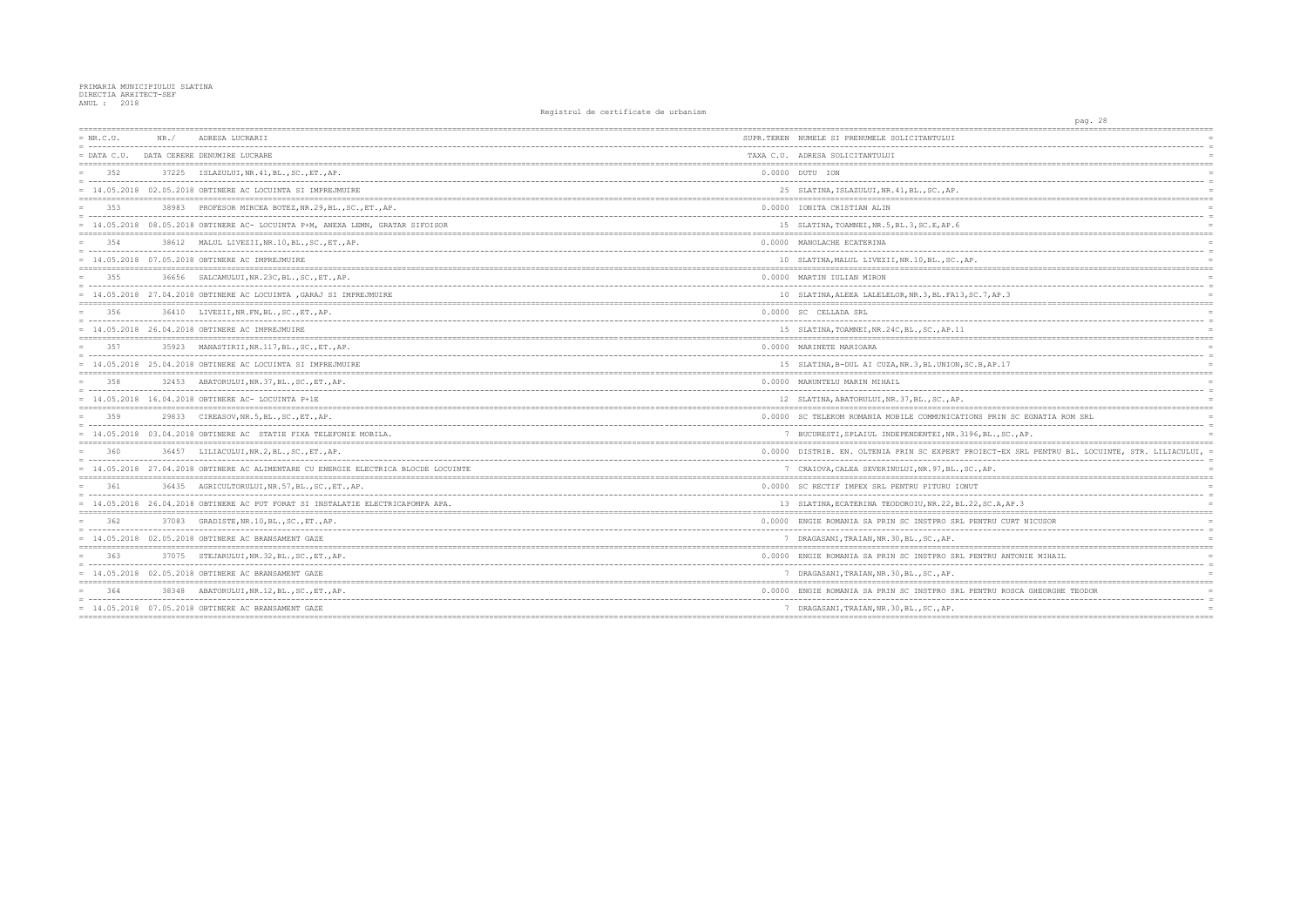| $= NR.C.U.$                         | NR. / | ADRESA LUCRARII                                                                                   | SUPR.TEREN NUMELE SI PRENUMELE SOLICITANTULUI       |
|-------------------------------------|-------|---------------------------------------------------------------------------------------------------|-----------------------------------------------------|
| $=$ DATA C.U.                       |       | DATA CERERE DENUMIRE LUCRARE                                                                      | TAXA C.U. ADRESA SOLICITANTULUI                     |
| 365                                 |       | 39389 CORCODUSULUI, NR.2A, BL., SC., ET., AP.                                                     | 0.0000 ENGIE ROMANIA SA PRIN SC INSTPRO SRL PENTF   |
|                                     |       | $= 14.05.2018$ 09.05.2018 OBTINERE AC BRANSAMENT GAZE                                             | 7 DRAGASANI, TRAIAN, NR.30, BL., SC., AP.           |
| 366                                 |       | 37078 NORDULUI, NR. 17, BL., SC., ET., AP.                                                        | 0.0000 ENGIE ROMANIA SA PRIN SC INSTPRO SRL PENTF   |
|                                     |       | = 14.05.2018 02.05.2018 OBTINERE AC BRANSAMENT GAZE NATURALE                                      | 7 DRAGASANI, TRAIAN, NR. 30, BL., SC., AP.          |
| 367                                 |       | 37080 PROF. MIRCEA BOTEZ, NR. 3, BL., SC., ET., AP.                                               | 0.0000 ENGIE ROMANIA SA PRIN SC INSTPRO SRL PENTF   |
|                                     |       | $= 14.05.2018$ 02.05.2018 OBTINERE AC BRANSAMENT GAZE                                             | 7 DRAGASANI, TRAIAN, NR. 30, BL., SC., AP.          |
| 368                                 |       | 36199 MILCOVULUI, NR. 6A, BL., SC., ET., AP.                                                      | 0.0000 ENGIE ROMANIA SA PRIN SC INSTPRO SRL PENTF   |
|                                     |       | $= 14.05.2018$ 26.04.2018 OBTINERE AC BRANSAMENT GAZE                                             | 7 SLATINA, TRAIAN, NR. 30, BL., SC., AP.            |
| 369                                 |       | 33886 MANASTIRII, NR. 107A, BL., SC., ET., AP.                                                    | 0.0000 ENGIE ROMANIA SA PRIN SC INSTPRO SRL PENTF   |
|                                     |       | = 14.05.2018 19.04.2018 OBTINERE AC BRANSAMENT GAZE NATURALE                                      | 7 DRAGASANI, TRAIAN, NR. 30, BL., SC., AP.          |
| 370                                 |       | 38344 PROF MARIN .S. ADREIAN, NR. 19, BL., SC., ET., AP.                                          | 0.0000 ENGIE ROMANIA SA PRIN SC INSTPRO SRL PENTF   |
|                                     |       | $= 17.05.2018$ 07.05.2018 OBTINERE AC BRANSAMENT GAZE                                             | 7 DRAGASANI, TRAIAN, NR. 30, BL., SC., AP.          |
| 371                                 |       | 37895 MILCOVULUI, NR.22C, BL., SC., ET., AP.                                                      | 0.0000 ENGIE ROMANIA SA PRIN SC INSTPRO SRL PENTE   |
|                                     |       | = 17.05.2018 04.05.2018 OBTINERE AC BRANSAMENT GAZE                                               | 7 DRAGASANI, TRAIAN, NR. 30, BL., SC., AP.          |
| 372                                 |       | 41521 B-DUL A.I. CUZA, NR.28, BL., SC., ET., AP.                                                  | 0.0000 SC BEST SALE SRL REPREZ. PRIN BASESCU ROBE   |
|                                     |       | = 18.05.2018 15.05.2018 OBTINERE AC- AMENAJARE TERASASEZONIERA-CONSTRUCTIE CU CARACTER PROVIZORIU | 7 BUCURESTI, PADESU, NR. 14, BL. 14, SC. 2, AP. 68  |
| 373                                 |       | 42161 TUNARI, NR. 1, BL., SC., ET., AP.                                                           | 0.0000 PRIMARIA SLATINA PRIN DIR. ADM. PATRIMONIU   |
|                                     |       | = 21.05.2018 17.05.2018 INFORMARE IN VEDEREA CONCESIONARII                                        | 0 SLATINA, MIHAIL KOGALNICEANU, NR. 1, BL., SC., A  |
| 374                                 |       | 39805 STREHARETI, NR. 136, BL., SC., ET., AP.                                                     | 0.0000 CONSTANTIN PETRICA PRIN IOVU VLAD            |
| $= 22.05.2018 10.05.2018 VANZARE$   |       |                                                                                                   | 8 SLATINA, GEORGE POBORAN, NR. 29, BL., SC., AP.    |
| 375                                 |       | 39286 MARASESTI, NR.1M, BL., SC., ET., AP.                                                        | 0.0000 MATEI EUGEN DUMITRU                          |
| $= 22.05.2018 09.05.2018$ INFORMARE |       |                                                                                                   | 20 SLATINA, OITUZ, NR. 93, BL., SC., AP.            |
| 376                                 |       | 39531 ALEEA CASTANILOR, NR., BL.A1, SC.B, ET., AP.1                                               | 0.0000 TANASE PETRICA ADRIAN                        |
|                                     |       | 22.05.2018 09.05.2018 CONCESIONARE TEREN PENTRU BALCON                                            | 7 GANEASA, , NR., BL., SC., AP.                     |
| 377                                 |       | 41584 ECATERINA TEODOROIU, NR. 9, BL. 9, SC. B, ET., AP. 3                                        | 0.0000 NAICU ELENA                                  |
|                                     |       | $= 22.05.2018$ 16.05.2018 CONCESIONARE TEREN PENTRU BALCON                                        | 7 SLATINA, ECATERINA TEODOROIU, NR. 9, BL. 9, SC. E |
|                                     |       |                                                                                                   |                                                     |

| pag. 29                                                     |  |
|-------------------------------------------------------------|--|
|                                                             |  |
|                                                             |  |
| $=$                                                         |  |
| $=$                                                         |  |
|                                                             |  |
| NTRU BOBEANU MIRELA IULIANA<br>$=$                          |  |
| $\equiv$                                                    |  |
| $=$                                                         |  |
|                                                             |  |
| NTRU CIOBANU GHEORGHITA<br>$=$                              |  |
| $\equiv$<br>$=$                                             |  |
|                                                             |  |
| NTRU ANGHEL FLORENTINA<br>$=$                               |  |
| -------------------------<br>$\equiv$                       |  |
| $=$                                                         |  |
|                                                             |  |
| NTRU COSTACHE MARIN<br>$=$                                  |  |
| ----<br>$=$                                                 |  |
| $=$                                                         |  |
|                                                             |  |
| NTRU RADU ALEXANDRU VIOREL<br>$=$                           |  |
| $- - - -$<br>$=$                                            |  |
| $=$                                                         |  |
| -------------------------------------<br>================   |  |
| NTRU TRUSCA ALIN<br>$=$                                     |  |
| $=$                                                         |  |
| $=$                                                         |  |
|                                                             |  |
| NTRU DRAGUT MIRCEA<br>$=$                                   |  |
| $\equiv$                                                    |  |
| $=$                                                         |  |
|                                                             |  |
| OBERT<br>$=$                                                |  |
| $\equiv$                                                    |  |
| $=$                                                         |  |
|                                                             |  |
| NIU REPREZENTANT IONESCU NARCISA<br>$=$                     |  |
| $\equiv$                                                    |  |
| $.,$ AP.<br>$=$                                             |  |
|                                                             |  |
| $=$<br>------------------                                   |  |
| $\equiv$                                                    |  |
| $\equiv$                                                    |  |
| $=$                                                         |  |
| ---<br>$=$                                                  |  |
| $=$                                                         |  |
|                                                             |  |
| $=$                                                         |  |
| --------<br>$=$                                             |  |
| $=$                                                         |  |
|                                                             |  |
| $=$                                                         |  |
| $=$                                                         |  |
| C.B, AP.3<br>$=$                                            |  |
| ===============<br>==========================<br>========== |  |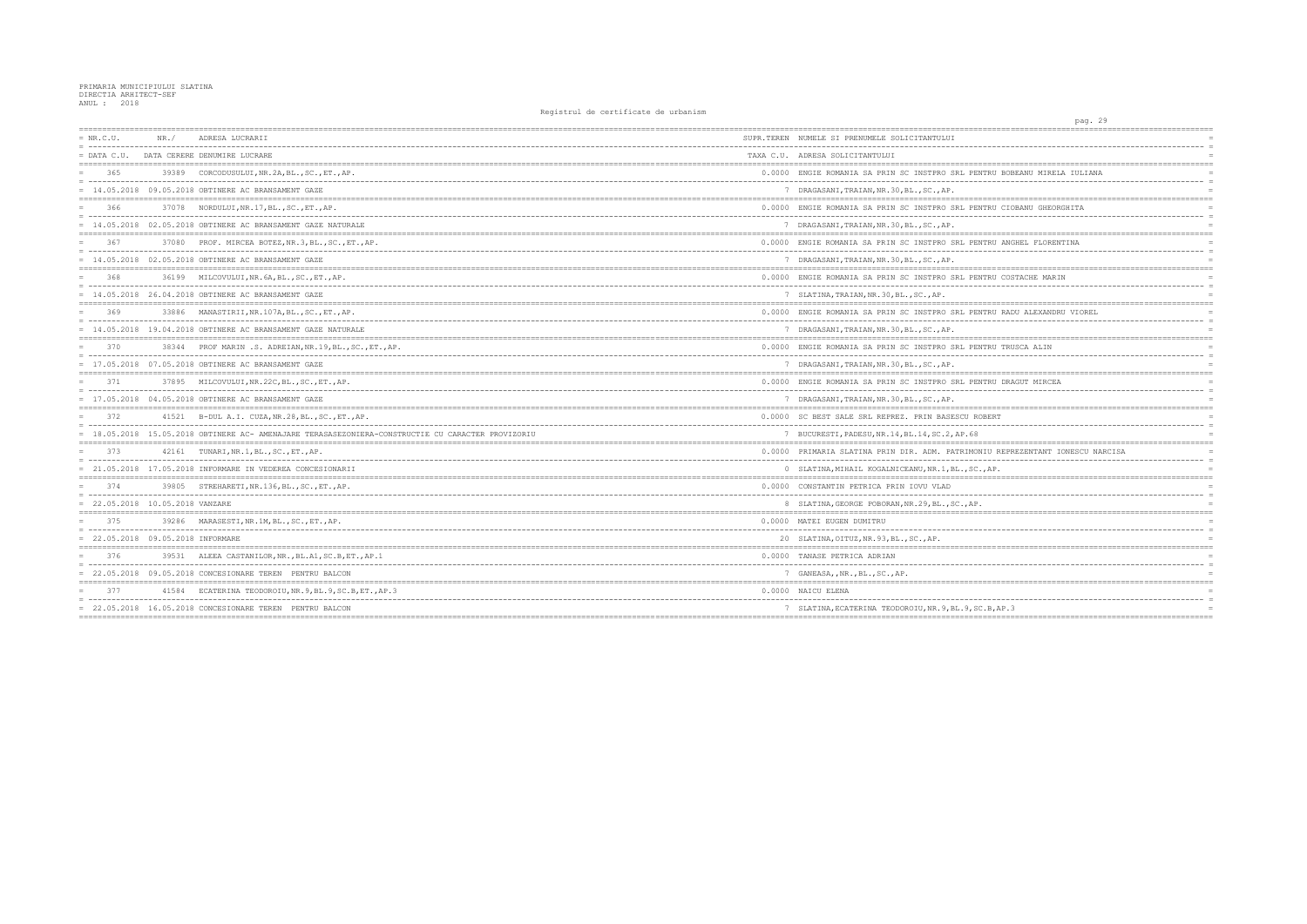| $= NR.C.U.$                       | NR./        | ADRESA LUCRARII                                                                                                                                       | SUPR.TEREN NUMELE SI PRENUMELE SOLICITANTULUI                            |
|-----------------------------------|-------------|-------------------------------------------------------------------------------------------------------------------------------------------------------|--------------------------------------------------------------------------|
|                                   |             | = DATA C.U. DATA CERERE DENUMIRE LUCRARE                                                                                                              | TAXA C.U. ADRESA SOLICITANTULUI                                          |
| 378                               |             | 38213 CRIZANTEMEI, NR. 7, BL. 7B, SC. A, ET. 4, AP. 10                                                                                                | 0.0000 DINCA AURELIAN                                                    |
| $= 22.05.2018 07.05.2018 ALIPIRE$ |             |                                                                                                                                                       | 7 SLATINA, CRIZANTEMEI, NR. 7, BL. 7B, SC. A, AP. 10                     |
| 379                               |             | 41387 CIREASOV, NR. 10, BL., SC., ET., AP.                                                                                                            | 0.0000 SC ROMSTAL IMEX SRL REPREZ. PRIN DIACONU                          |
|                                   |             | 22.05.2018 15.05.2018 OBTINERE AC- RECOMPARTIMENTARINESTRUCTURALE, AMENAJARE FATADE LA CONSTRUCTIE                                                    | 22 SLATINA, ABATORULUI, NR.5, BL., SC., AP.                              |
| 380                               |             | 39979 ULMULUI, NR.29A, BL., SC., ET., AP.                                                                                                             | 0.0000 NADOLESCU LIVIU FLORIN                                            |
|                                   |             | = 22.05.2018 10.05.2018 OBTINERE AC- ATELIER REPARATII AUTO PROIECTAT                                                                                 | 13 PRISEACA, PRINCIPALA, NR. 91, BL., SC., AP.                           |
| 381                               |             | 40312 DRAGANESTI, NR. 93, BL., SC., ET., AP.                                                                                                          | 0.0000 SC TMK ARTROM SA PRIN SC ARHITECTONIK SRI                         |
|                                   |             | = 22.05.2018 11.05.2018 OBTINERE AUTORIZATIE DE CONSTRUIRE PENTRU SALA DEMESE CU GRUP SANITAR LA REMIZA CFU                                           | 15 SLATINA, B-DUL A. I. CUZA, NR. 27, BL., SC., AF                       |
| 382                               |             | 41976 CIREASOV, NR. 10, BL., SC., ET., AP.                                                                                                            | 0.0000 PRIMARIA MUNICIPIULUI SLATINA REPREZ. PRI                         |
|                                   |             | 22.05.2018  16.05.2018  OBTINERE AC- SARPANTA CORP C2                                                                                                 | 0 SLATINA, MIHAIL KOGALNICEANU, NR. 1, BL., SC.,                         |
| 383                               |             | 41831 CIREASOV, NR. 43-45, BL., SC., ET., AP.                                                                                                         | 0.0000 SC LUKOIL DOWNSTREAM SRL RPREZ. PRIN FULG                         |
| 384                               |             | = 22.05.2018 16.05.2018 OBTINERE AC- ZID ANTIFOC STATIE MIXTA DECARBURANTI PENTRU AUTOVEHICULE LUKOIL<br>35723 SALCAMULUI, NR. 4B, BL., SC., ET., AP. | 18 BUCURESTI, SOSEAUA NORDULUI, NR.28-36, BL., S<br>0.0000 FUIOR FELICIA |
|                                   |             | = 22.05.2018 25.04.2018 OBTINERE AUTORIZATIE DE CONSTRUIRE PENTRUBRANSAMENT APA SI CANALIZARE                                                         | 10 CRAIOVA, FERMIERULUI, NR. 95A, BL., SC., AP.                          |
| 385                               |             | 38503 VARIANTA OITUZ, NR. 19, BL., SC., ET., AP.                                                                                                      | 0.0000 SC PAVONE IMPEX SRL REPREZENTANT PAUNESCU                         |
|                                   |             | = 22.05.2018 07.05.2018 OBTINERE AC SEDIU BIROURI SI HALA DEPOZITARE                                                                                  | 20 SLATINA, IZVORULUI, NR.12, BL., SC., AP.                              |
| 386                               |             | 41472 B-DUL A.I. CUZA                                                                                                                                 | 0.0000 PRIMARIA SLATINA PRIN DIRECTIA ADMINISTRA                         |
|                                   |             | = 22.05.2018 15.05.2018 AMENAJARE SPATIU URBAN ZONA STATUIE A.I. CUZA                                                                                 | 0 SLATINA, UNIRII, NR. 2B, BL., SC., AP.                                 |
| 387                               |             | 40766 ALEEA MUNCII, NR. FN, BL., SC., ET., AP.                                                                                                        | 0.0000 DIRECTIA ADM. STRAZILOR SI ILUMINAT PUBLI                         |
|                                   |             | = 22.05.2018 14.05.2018 OBTINERE AUTORIZATIE DE CONSTRUIRE PENTRUAMENAJARE PARCARE SUBTERANA SI SUPRATERANA (3                                        | 0 SLATINA, CRISAN, NR. 33, BL., SC., AP.                                 |
| 388                               |             | 40895 BASARABILOR, NR. 28, BL., SC., ET., AP.                                                                                                         | 0.0000 SC IRVEN COM SRL REPREZ. PRIN ANUTA ION                           |
|                                   |             | = 22.05.2018 14.05.2018 OBTINERE AC- BRANSAMENT APA SI RACORD CANALIZARE                                                                              | 7 SLATINA, ALEEA FLORILOR, NR., BL.H, SC.A, AP.1                         |
| 389                               | 40853 OITUZ |                                                                                                                                                       | 0.0000 SC DISTRIBUTIE ENERGIE OLTENIA SA PRIN SC                         |
|                                   |             | = 22.05.2018 14.05.2018 OBTINERE AC- INTARIRE RETEA IN VEDEREA RACORDARIIUTILIZATORULUI ZAMFIR FLORINA VIOLETA                                        | 7 CRAIOVA, CALEA SEVERINULUI, NR. 97, BL., SC., A                        |
| 390                               |             | 40673 AGRICULTORULUI, NR. 55E, BL., SC., ET., AP.                                                                                                     | 0.0000 DUMITRESCU RAZVAN IONUT                                           |
|                                   |             | = 22.05.2018 14.05.2018 OBTINERE AC- LOCUINTA P SI IMPREJMUIRE TEREN                                                                                  | 13 FALCOIU, PRINCIPALA, NR. 227, BL., SC., AP.                           |
|                                   |             |                                                                                                                                                       |                                                                          |

| -30<br>pag.                                    |                 |
|------------------------------------------------|-----------------|
|                                                |                 |
|                                                | $=$<br>$=$      |
|                                                | $=$             |
|                                                |                 |
|                                                | $=$             |
|                                                |                 |
|                                                | $=$             |
| DANIEL TEODOR                                  | $=$             |
|                                                |                 |
|                                                | $=$             |
|                                                | $=$             |
|                                                | $=$             |
|                                                | $\equiv$        |
|                                                |                 |
| REPREZENTANT PADURARU MARIN                    | $=$             |
|                                                | $\equiv$<br>$=$ |
|                                                |                 |
| N CISMARU CONSTANTIN CRISTIAN                  | $=$             |
|                                                | $=$             |
| AP.                                            | $=$             |
|                                                | $=$             |
| A CONSTANTIN<br>--------------                 |                 |
| C.,AP.                                         | $=$             |
|                                                |                 |
|                                                | $=$             |
|                                                | $=$             |
|                                                |                 |
| OVIDIU                                         | $=$             |
|                                                | $=$             |
|                                                |                 |
| RE PATRIMONIU                                  | $=$             |
|                                                | $=$             |
|                                                | $=$             |
|                                                |                 |
| C REPREZENTANT DASCALU CLAUDIU LUCIAN          | $=$             |
|                                                | $=$<br>$=$      |
|                                                |                 |
|                                                |                 |
|                                                |                 |
|                                                |                 |
| ADREM INVEST SRL PENTRU ZAMFIR FLORINA VIOLETA | $=$             |
|                                                |                 |
| Ρ.                                             | $=$             |
|                                                |                 |
|                                                |                 |
|                                                | $=$             |
|                                                |                 |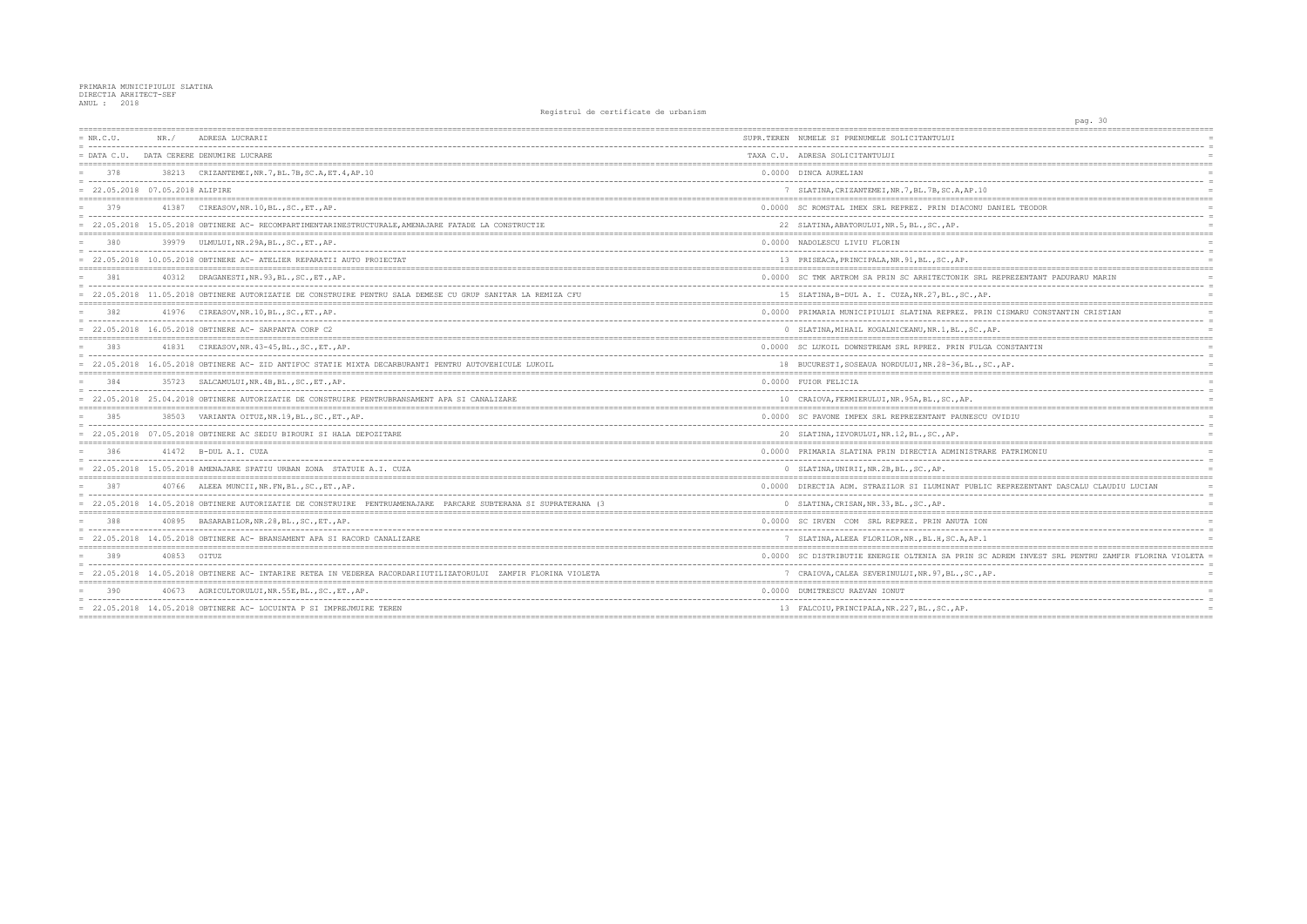| $= NR.C.U.$   | NR./ | ADRESA LUCRARII                                                                                | SUPR.TEREN NUMELE SI PRENUMELE SOLICITANTULUI         |
|---------------|------|------------------------------------------------------------------------------------------------|-------------------------------------------------------|
| $=$ DATA C.U. |      | DATA CERERE DENUMIRE LUCRARE                                                                   | TAXA C.U. ADRESA SOLICITANTULUI                       |
| 391           |      | 40649 ARCULUI, CONSTANTIN BRANCOVEANU                                                          | 0.0000 ENGIE ROMANIA SA PRIN ASOCIEREA TRACTEBEI      |
|               |      | = 22.05.2018 14.05.2018 OBTINERE AC- REABILITARE RETEA DE DISTRIBUTIE GAZENATURALE             | 13 BUCURESTI, ALEX. CONSTANTINESCU, NR. 6, BL., S     |
| 392           |      | 42353 VICTOR BILTZ, NR. 1, BL., SC., ET., AP.                                                  | 0.0000 POPESCU VALERIU CONSTANTIN, POPESCU VERGI      |
|               |      | 24.05.2018 17.05.2018 OBTINERE AC- IMPREJMUIRE SI PUT FORAT                                    | 13 SLATINA, DINU LIPATTI, NR. 2, BL. 4, SC. A, AP.    |
| 393           |      | 42633 DRAGANESTI                                                                               | 0.0000 DASIP REPREZ. DASCALU CLAUDIU LUCIAN           |
|               |      | = 24.05.2018 18.05.2018 EXTINDEREA SISTEMULUI DE ILUMINAT PUBLIC IN ZONAINDUSTRIALA            | 0 SLATINA, CRISAN, NR. 33, BL., SC., AP.              |
| 394           |      | 42623 MILCOV                                                                                   | 0.0000 DASIP RPREZ. PRIN DASCALU CLAUDIU LUCIAN       |
|               |      | = 24.05.2018 18.05.2018 EXTINDEREA SISTEMULUI DE ILUMINAT PUBLIC IN ZONAINDUSTRIALA            | 0 SLATINA, CRISAN, NR. 33, BL., SC., AP.              |
| 395           |      | 42969 PITESTI, NR.181, BL., SC., ET., AP.                                                      | 0.0000 PATRU CATALIN EMANOEL                          |
|               |      | = 24.05.2018 21.05.2018 DEZLIPIRE TEREN                                                        | 53 SLATINA, PRIMAVERII, NR. 7, BL. FA7, SC. A, AP. 7  |
| 396           |      | 40914 PITESTI, NR.163, BL., SC., ET., AP.                                                      | 0.0000 SC RUSOIL SRL REPREZENTANT RUSU ILIE           |
|               |      | = 24.05.2018 14.05.2018 OBTINERE AUTORIZATIE DE CONSTRUIRE PENTRU MONTAJPANOURI FOTOVOLTAICE   | 21 SLATINA, , NR., BL., SC., AP.                      |
| 397           |      | 44256 TUNARI, NR. 1, BL., SC., ET., AP.                                                        | 0.0000 PRIMARIA MUNICIPIULUI SLATINA PRIN DIRECT      |
|               |      | = 24.05.2018 24.05.2018 ACT NOTARIAL- DEZLIPIRE TEREN-CONSTRUIRE GRADINITACU PROGRAM PRELUNGIT | 0 SLATINA, UNIRII, NR. 2B, BL., SC., AP.              |
| 398           |      | 38360 LIVEZII, NR. 7, BL., SC., ET., AP.                                                       | 0.0000 SC CELLADA SRL                                 |
|               |      | = 24.05.2018 07.05.2018 OBTINERE AC REFACERE IMPREJMUIRE                                       | 8 SLATINA, TOAMNEI, NR. 24C, BL., SC., AP.            |
| 399           |      | 42383 CAROL I, NR. 11B, BL., SC., ET., AP.                                                     | 0.0000 LILEA MARIN REPREZ. LILEA VIRGIL               |
|               |      | = 25.05.2018 17.05.2018 UZ SI SERVITUTE                                                        | 15 SLATINA, TRANDAFIRILOR, NR. 3, BL. 3, SC. A, AP. 1 |
| 400           |      | 41980 AGRICULTORULUI, NR. FN, BL., SC., ET., AP.                                               | 0.0000 DRAGUSIN NICOLAE                               |
|               |      | = 25.05.2018 16.05.2018 OBTINERE AC LOCUINTA SI IMPREJMUIRE                                    | 10 SLATINA, PACII, NR. 1, BL. 1, SC. C, AP. 7         |
| 401           |      | 41646 AGRICULTORULUI, NR. 16, BL., SC., ET., AP.                                               | 0.0000 ION MITICA PAUL                                |
|               |      | $= 25.05.2018$ 16.05.2018 OBTINERE AC LOCUINTA SI GARAJ                                        | 15 SLATINA, RECEA, NR. 2, BL., SC., AP.               |
| 402           |      | 36456 POENII, NR. 21A, BL., SC., ET., AP.                                                      | 0.0000 NICULA ROBERT ALIN                             |
|               |      | $= 25.05.2018$ 27.04.2018 OBTINERE AC CONSTRUIRE LOCUINTA P+1E                                 | 16 SLATINA, TRANDAFIRILOR, NR. 4, BL. 4, SC. A, AP. 2 |
| 403           |      | 40591 PROF. BILTZ VICTOR, NR. 10, BL., SC., ET., AP.                                           | 0.0000 TOMA MARIAN DANIEL SI GHEORGHE ANDREEA IO      |
|               |      | $= 25.05.2018$ 11.05.2018 OBTINERE AC ANEXA SI IMPREJMUIRE                                     | 15 SLATINA, B-DUL AI CUZA, NR. 9, BL., SC., AP.       |
|               |      |                                                                                                |                                                       |

| pag. 31                                          |                      |
|--------------------------------------------------|----------------------|
| :============<br>==============                  |                      |
|                                                  | $\equiv$             |
|                                                  |                      |
|                                                  |                      |
| L ENGINEERING SA-INSTAL SERVICE TECHNOLOGY SRL   | $\equiv$<br>$\equiv$ |
| SC., AP.                                         | $=$                  |
|                                                  | $=$ $=$ $=$ $=$      |
| INICA LACRAMIOARA                                | $=$                  |
|                                                  |                      |
| =======                                          | $=$                  |
|                                                  | $=$                  |
|                                                  | $=$                  |
|                                                  | $=$                  |
|                                                  |                      |
|                                                  | $=$                  |
|                                                  |                      |
|                                                  | $=$                  |
|                                                  | $=$                  |
|                                                  | $=$<br>$=$           |
| ;=========<br>$:= = = = = = :$                   |                      |
|                                                  | $=$                  |
|                                                  |                      |
| .====================================            | $\equiv$             |
| TIA ADMINISTRARE PATRIMONIU                      | $=$                  |
|                                                  | $=$                  |
|                                                  | $=$                  |
| ======                                           | $== ==$              |
|                                                  |                      |
|                                                  |                      |
|                                                  |                      |
|                                                  | $=$                  |
| 11                                               | $=$<br>$=$           |
| $=$ = = = =<br>;================================ |                      |
|                                                  | $\equiv$             |
|                                                  | $=$                  |
|                                                  | $=$                  |
| ===============================                  | $=$<br>$=$           |
|                                                  | $=$                  |
|                                                  |                      |
|                                                  | $=$                  |
|                                                  |                      |
|                                                  |                      |
|                                                  | $\equiv$<br>$=$      |
| 2<br>==========                                  | $=$                  |
| OANA                                             | $=$                  |
|                                                  |                      |
|                                                  | $=$                  |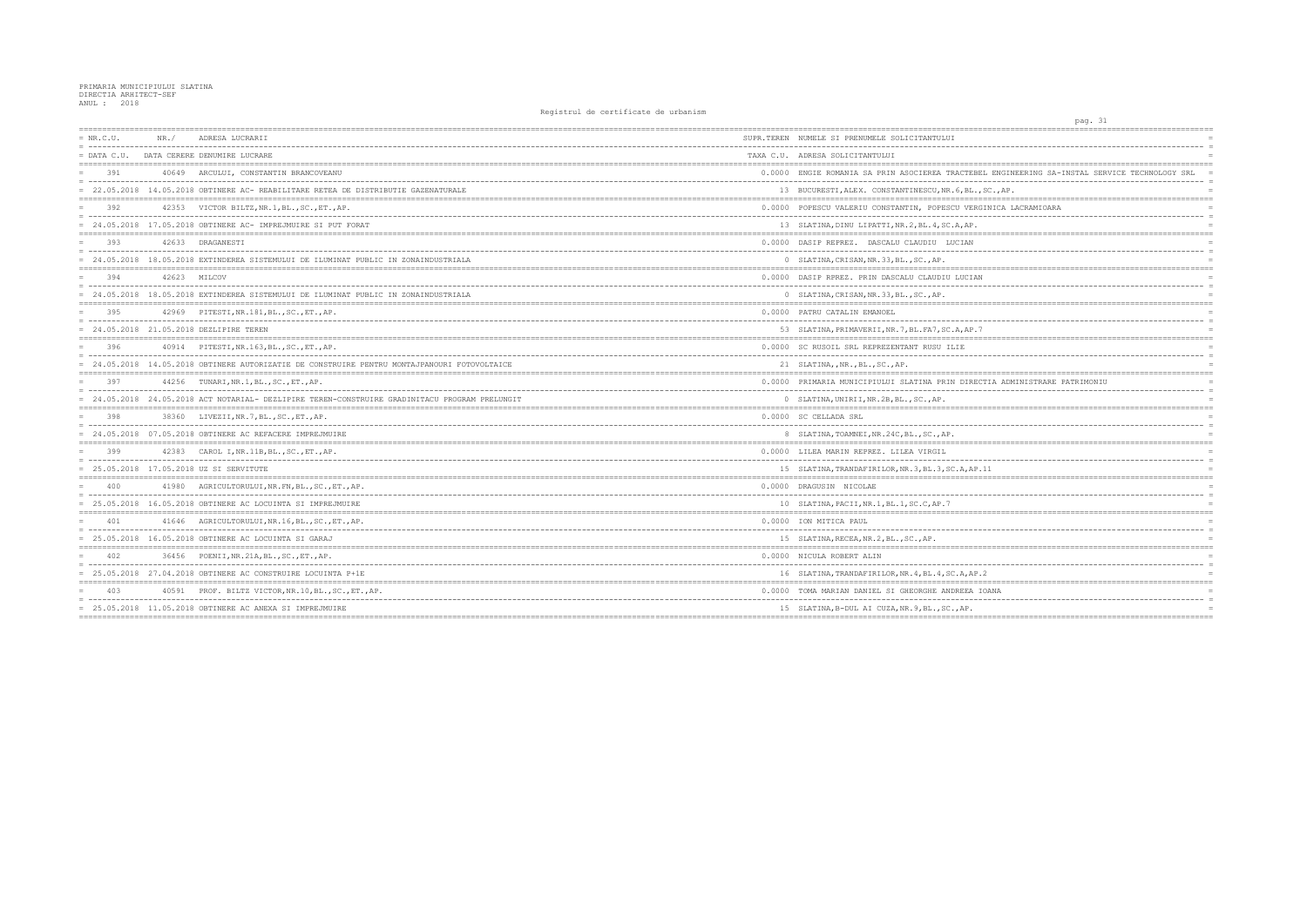| $= NR.C.U.$                       | NR. / | ADRESA LUCRARII                                                                                                  | SUPR.TEREN NUMELE SI PRENUMELE SOLICITANTULUI         |
|-----------------------------------|-------|------------------------------------------------------------------------------------------------------------------|-------------------------------------------------------|
|                                   |       | = DATA C.U. DATA CERERE DENUMIRE LUCRARE                                                                         | TAXA C.U. ADRESA SOLICITANTULUI                       |
| 404                               |       | 42220 MANASTIRII, NR. 33J, BL., SC., ET., AP.                                                                    | 0.0000 ENGIE ROMANIA SA PRIN SC INSTPRO SRL PENTF     |
|                                   |       | = 25.05.2018 17.05.2018 OBTINERE AC- BRANSAMENT GAZE NATURALE PRESIUNEREDUSA                                     | 7 DRAGASANI, TRAIAN, NR. 30, BL., SC., AP.            |
| 405                               |       | 40780 EROILOR, NR. 3B, BL., SC., ET., AP.                                                                        | 0.0000 ENGIE ROMANIA SA PRIN SC INSTPRO SRL PENTF     |
|                                   |       | = 25.05.2018 14.05.2018 OBTINERE AC- EXTINDERE RETEA SI BRANSAMENT GAZENATURALE PRESIUNE REDUSA                  | 7 DRAGASANI, TRAIAN, NR. 30, BL., SC., AP.            |
| 406                               |       | 42218 STEJARULUI, NR. 26, BL., SC., ET., AP.                                                                     | 0.0000 ENGIE ROMANIA SA PRIN SC INSTPRO SRL PENTF     |
|                                   |       | $= 25.05.2018$ 17.05.2018 OBTINERE AC BRANSAMENT GAZE                                                            | 7 DRAGASANI, TRAIAN, NR. 30, BL., SC., AP.            |
| 407                               |       | 42640 PROF. MIRCEA BOTEZ, NR.34 A, BL., SC., ET., AP.                                                            | 0.0000 ENGIE ROMANIA SA PRIN SC INSTPRO SRL PENTF     |
|                                   |       | = 25.05.2018 18.05.2018 OBTINERE AUTORIZATIE DE CONSTRUIRE PENTRUBRANSAMENT GAZE NATURALE PRESIUNE REDUSA        | 7 DRAGASANI, TRAIAN, NR. 30, BL., SC., AP.            |
| 408                               |       | 42643 CAMPULUI, NR.14, BL., SC., ET., AP.                                                                        | 0.0000 ENGIE ROMANIA SA PRIN SC INSTPRO SRL PENTE     |
|                                   |       | = 25.05.2018 18.05.2018 OBTINERE AUTORIZATIE DE CONSTRUIRE PENTRUBRANSAMENT GAZE NATURALE PRESIUNE REDUSA        | 7 DRAGASANI, TRAIAN, NR. 30, BL., SC., AP.            |
| 409                               |       | 42222 AGRICULTORULUI, NR. 55A, BL., SC., ET., AP.                                                                | 0.0000 ENGIE ROMANIA SA PRIN SC INSTPRO SRL PENTE     |
|                                   |       | = 25.05.2018 17.05.2018 OBTINERE AUTORIZATIE DE CONSTRUIRE PENTRUBRANSAMENT GAZE NATURALE PRESIUNE REDUSA        | 7 DRAGASANI, TRAIAN, NR. 30, BL., SC., AP.            |
| 410                               |       | 43549 AGRICULTORULUI                                                                                             | 0.0000 TUDOSIE HARALAMBIE                             |
| = 29.05.2018 22.05.2018 INFORMARE |       |                                                                                                                  | 17 SLATINA, DOROBANTI, NR. 2, BL. 2, SC. B, AP. 3     |
| 411                               |       | 44345 BANULUI, NR.12, BL., SC., ET., AP.                                                                         | 0.0000 TROCEANU CONSTANTIN DUMITRU GHEORGHE CRIST     |
|                                   |       | = 30.05.2018 24.05.2018 DEZLIPIRE TEREN                                                                          | 22 SLATINA, AL. ROZELOR, NR. 8, BL. 19, SC. A, AP. 10 |
| 412                               |       | 44344 ALICE BOTEZ, NR. 32, BL., SC., ET., AP.                                                                    | 0.0000 BALASOIU ANDREEA DANIELA                       |
|                                   |       | = 30.05.2018 24.05.2018 DEZLIPIRE TEREN                                                                          | 37 SLATINA, BASARABILOR, NR. 45, BL. 7, SC. C, AP. 5  |
| 413                               |       | 42730 CUZA VODA, NR. 52A, BL., SC., ET., AP.                                                                     | 0.0000 DUMITRESCU DUMITRU                             |
|                                   |       | = 30.05.2018 18.05.2018 OBTINERE AC LOCUINTA ANEXA SI IMPREJMUIRE                                                | 26 SLATINA, B-DUL AI CUZA, NR.52, BL.D20, SC.C, AB    |
| 414                               |       | 43882 CORNISEI, NR. 12D, BL., SC., ET., AP.                                                                      | 0.0000 SC PRIMPOP SRL REPREZ. PRIN DOBRE CRISTIAN     |
|                                   |       | = 30.05.2018 23.05.2018 OBTINERE AC- AMENAJARE MAGAZIN COMERCIAL ,, PROFI", AMPLASARE FIRME LUMINOASE SI RECLAME | 10 BRASTAVATU, OLTULUI, NR. 10, BL., SC., AP.         |
| 415                               |       | 41544 PLEVNEI, NR. 6, BL., SC., ET., AP.                                                                         | 0.0000 DISTRIBUTIE ENERGIE OLTENIA SA PRIN ELECTF     |
|                                   |       | = 30.05.2018 15.05.2018 OBTINERE AC- BRANSAMENT ELECTRIC MONOFAZAT AERIANSTANDARD                                | 7 CRAIOVA, CALEA SEVERINULUI, NR. 97, BL., SC., AE    |
| 416                               |       | 39763 MILCOV, NR. 1, BL., SC., ET., AP.                                                                          | 0.0000 SC VIMETCO EXTRUSION REPREZENTANT IGOR HIO     |
|                                   |       | $= 30.05.2018$ 10.05.2018 OBTINERE AD STATIE NEUTRALIZARE                                                        | 18 SLATINA, MILCOV, NR. 1, BL., SC., AP.              |
|                                   |       |                                                                                                                  |                                                       |

| pag. 32                                                    |                 |
|------------------------------------------------------------|-----------------|
|                                                            |                 |
|                                                            | $=$             |
|                                                            | $=$             |
| ;===========================<br>:=====================     |                 |
| ITRU PADURARU SANDEL                                       | $=$<br>$=$      |
|                                                            | $=$             |
|                                                            |                 |
| <b>ITRU IONICA MARIEA</b><br>ò.                            | $\equiv$        |
|                                                            | $=$             |
| ,___________________________<br>=========                  |                 |
| <b>ITRU BARBU NICULAE</b>                                  | $=$             |
|                                                            | $\equiv$        |
| ;=====================================<br><b>=====</b>     |                 |
| <b>ITRU ONILA VIOREL</b>                                   |                 |
|                                                            | $=$             |
| ====                                                       | $=$             |
| <b>ITRU GAVRILOV DANIELA MAGDALENA</b>                     | $=$             |
|                                                            | $=$             |
|                                                            | $=$             |
| <b>ITRU DUMITRU MARIN</b>                                  | $=$             |
|                                                            | $\equiv$        |
|                                                            | $=$             |
|                                                            |                 |
|                                                            | $\equiv$        |
|                                                            | $=$             |
| $=$ $=$ $=$ $=$ $=$<br>:===========                        |                 |
| STIAN                                                      | $=$<br>$=$      |
| . 0                                                        | $=$             |
| ========                                                   |                 |
|                                                            | $=$<br>$\equiv$ |
|                                                            | $=$             |
| $:=$ $=$ $=$<br>========                                   |                 |
|                                                            | $\equiv$        |
| AP.5                                                       | $=$<br>$=$      |
| ;====================                                      |                 |
| AN CONSTANTIN                                              | $=$             |
|                                                            | $=$             |
|                                                            | $\equiv$        |
| TRIC TOTAL PENTRU PAROHIA SFANTUL STEFAN                   | $=$             |
| $\overline{a}$                                             | $=$             |
| AP.<br>;====================================<br>========== | $=$             |
| IIGER                                                      | $=$             |
|                                                            |                 |
|                                                            | $=$             |
|                                                            |                 |